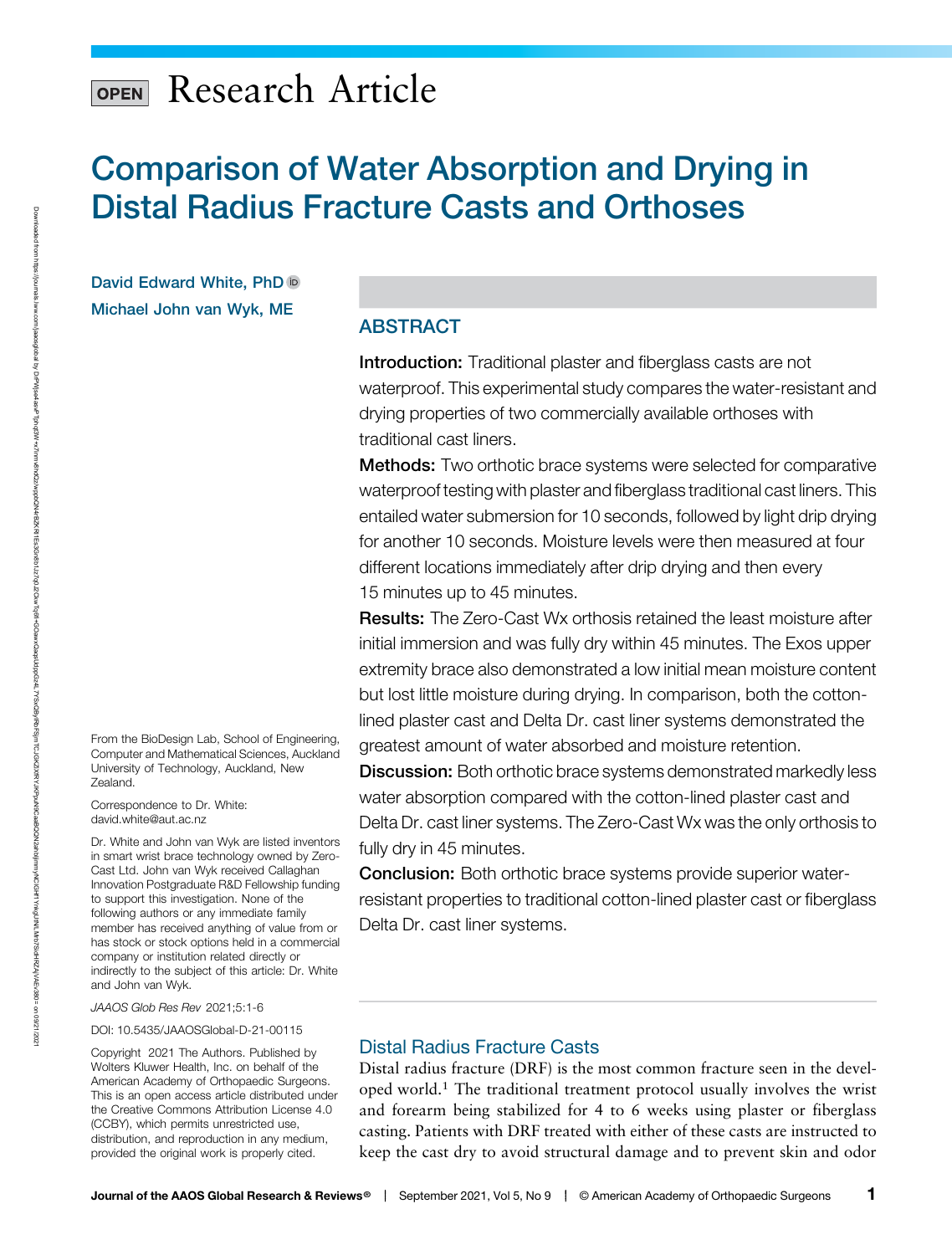problems associated with excess moisture.2,3 Patients have reported that this places a burden on daily tasks such as showering, bathing, or hand washing.<sup>4</sup> A recent study on a pediatric population has shown that nearly 50% of unplanned cast changes can be attributed to casts getting wet, imposing a clinical and financial burden.<sup>5</sup>

Alternative materials such as the Gore-Tex–based cast liner have been developed to address problems associated with wetting of traditional cotton lining materials. Gore-Tex cast liners have been proven to be successful in maintaining function while improving hygiene and reducing unscheduled cast changes.6 Although a waterproof liner may be a viable solution, they are known to be expensive and difficult to apply.7 One commercially available waterproof liner (Delta Dry) requires 90 minutes to dry off after water exposure.

#### Specialized DRF Orthoses

In recent years, other product solutions have entered the market. These are specialized DRF orthoses, usually made from lightweight, breathable, and water-resistant materials. Although some manufacturers of these devices claim their product to be waterproof, to the best of the authors' knowledge, no published studies have assessed water-resistant properties and user experience. This study investigates the water-resistant and drying properties of various DRF treatment devices with the aim of providing patients and clinicians with moisture measurements associated with immersion and drying for various DRF treatments.

The orthotic brace systems in this study have different construction materials. The Exos consists predominantly of thermoplastic and neoprene, whereas the Zero-Cast is injection-molded plastic and memory foam. Although a very small volume of stainless steel metal is present in the two orthoses, in the form of buckles, securing screws and adjusters, both orthotic brace systems are predominantly made of plastic.

#### Treatment Cost

It has been noted in a previous study that the unit cost of traditional DRF treatment method (orthosis and plaster cast) represents a small proportion of overall treatment cost.8 Although the unit cost of plaster and fiberglass cast materials is cheaper than most other treatments, all direct and indirect costs should be taken into consideration to enable a true cost comparison. It was also noted in the earlier cost study that rehabilitation is one of the largest cost components for DRF injury treatment.8

An accurate comparison of material cost and reimbursement is made difficult because the costs of plaster cast materials/treatment are reimbursed using different parameters to the orthotic devices/treatments. The cost of treatment for the plaster and fiberglass materials described in this study is reimbursed using the Healthcare Common Procedure Coding System (HCPCS) Q-code system for casting materials range between \$9 and \$21 per cast.<sup>9</sup> In addition, a clinician is reimbursed for applying plaster and fiberglass casts, and actual freight and logistics charges, through Current Procedural Terminology (CPT) codes. In 2014, the actual costs reported charged for fitting shortarm casts across 1,249 unique providers averaged \$221.79 (minimum cost  $$63$  and maximum cost  $$875$ ).<sup>10</sup>

Reimbursement codes assigned to orthotics used for treatment vary depending on the adjustability, materials, injury indications, type of application, and construction design of the device. There may also be variation in codes dependent on the applying professional's qualifications. The orthotic devices described in this study are routinely reimbursed using HCPCS L-codes,<sup>9</sup> noting that that L-code reimbursement includes costs for the healthcare professional's fitting time, freight/logistics, and follow-up. Although the unit price of these orthotic devices varies and orthotic companies do not widely distribute details of their pricing, it is estimated that the orthotic devices in this study are sold to providers at around \$90 to \$220 each.

#### Measuring Moisture Content

Moisture meters are used primarily to determine moisture content in building materials such as wood, concrete, and plaster; however, they can also be used on nonbuilding materials such as fabrics, insulators, and leathers.<sup>11</sup> Almost all moisture meters are calibrated to measure wood moisture content and therefore provide a reading called percentage wood moisture equivalent (%WME). The %WME is a theoretical value that would be reached by a piece of wood in contact and in moisture equilibrium with the material of interest. With the range of %WME levels being correlated with moisture content, shown in Table 1, this scale is also a good indicator of the moisture level of any other material.<sup>12-14</sup>

This experimental study compares the water absorption and drying properties of two commercially available orthoses with traditional cast liners to determine whether they offer any functional benefits in improved water resistance compared with traditional casts.

## **Methods**

### Selection and Comparison of DRF Orthoses

Two commercially available DRF orthoses, shown in Figure 1, were selected for water absorption and drying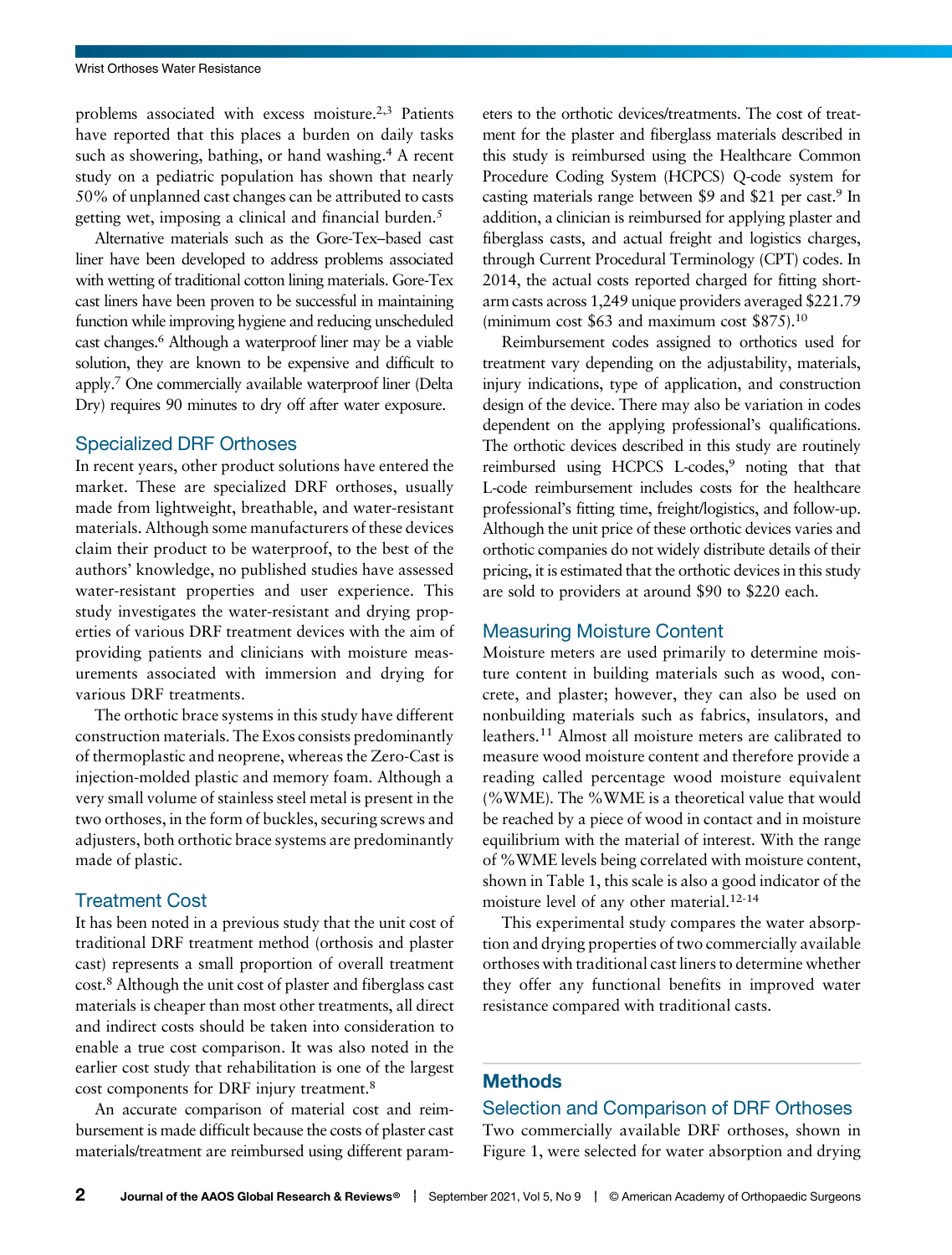#### David Edward White, PhD and Michael John van Wyk, ME

#### Table 1. Classification of Moisture Levels for Fuller Moisture Meter 730-2005

| <b>Classification</b>   | %WME        |
|-------------------------|-------------|
| Low moisture content    | $5 - 11.9$  |
| Medium moisture content | $12 - 15.9$ |
| High moisture content   | 16-50       |

testing. The Zero-Cast Wx by Surgisplint is a foam-lined dynamic orthosis that is claimed to be waterproof and breathable.15 The Exos upper extremity brace by DJO is claimed to be a waterproof solution for common wrist fractures.<sup>16</sup> In addition to the two selected orthoses, a cotton-lined plaster cast and the Delta Dr. cast liner were also tested for comparison.

Plaster casts and Exos thermoplastic splints are both moldable; hence, the ability to maintain fracture alignment depends on the applicator's molding skills. It is noteworthy that a definitive study providing evidence of what defines a "good" plaster cast cannot be found in the current literature. Zero-Cast is a prefabricated "offthe-shelf" device available in four sizes that can be adjusted. It claims to provide predictable 3-point fixation at the fracture site, thereby stabilizing the fracture; however, currently, no published clinical fracture alignment data on this device exist.

### Moisture Level Measurement

A portable two-pin Fuller Moisture Meter 730-2005, shown in Figure 2, was used to measure the moisture content of the skin contact surfaces of the selected DRF treatment devices. The pin-type meter was chosen for cost-effectiveness and ease of use and was calibrated using the calibration circuit board built into the covering cap. Measurement entailed inserting the two steel probes

## Figure 1



Photographs showing Exos upper extremity brace (left) and Zero-Cast Wx (right).

into the material of interest enabling an electric current to pass between the probes. Moisture content, displayed as a %WME reading and detected as a function of measured electrical resistance, was measured on each orthosis by placing the pins of the meter on the surface in contact with the wrist and forearm, shown in Figure 3.

## Experimental Procedure and Data Collection

The DRF orthosis, cast liner, and cotton-lined plaster casts were submerged in a water-filled plastic crate for 10 seconds before being drip-dried for a further 10 seconds. This step was intended to simulate a worst case scenario where the splint is accidentally wetted during bathing, showering, or hand washing. Moisture readings were recorded at four sites at least 1.5 cm apart along the skin contact surface for the cotton-lined plaster cast, Delta-Dr. cast liner, Exos upper extremity brace, and Zero-Cast Wx orthosis, as shown in Figure 4. From these four sites, an average %WME value was then calculated to obtain a mean moisture value for each sample.

Moisture levels were recorded immediately after 10 seconds of drip-drying  $(T = 0)$  and every 15 minutes thereafter  $(T = 15)$  for a total of 45 minutes  $(T = 45)$ . The experiment was repeated 10 times for each system under test in an environmentally controlled room with a mean air temperature and humidity of  $24.45^{\circ}$ C (SD = 0.63 $^{\circ}$ C) and  $54.78\%$  (SD = 3.2%), respectively.

## Figure 2



Photograph showing Fuller moisture meter, model 730 to 2005 used in experiment.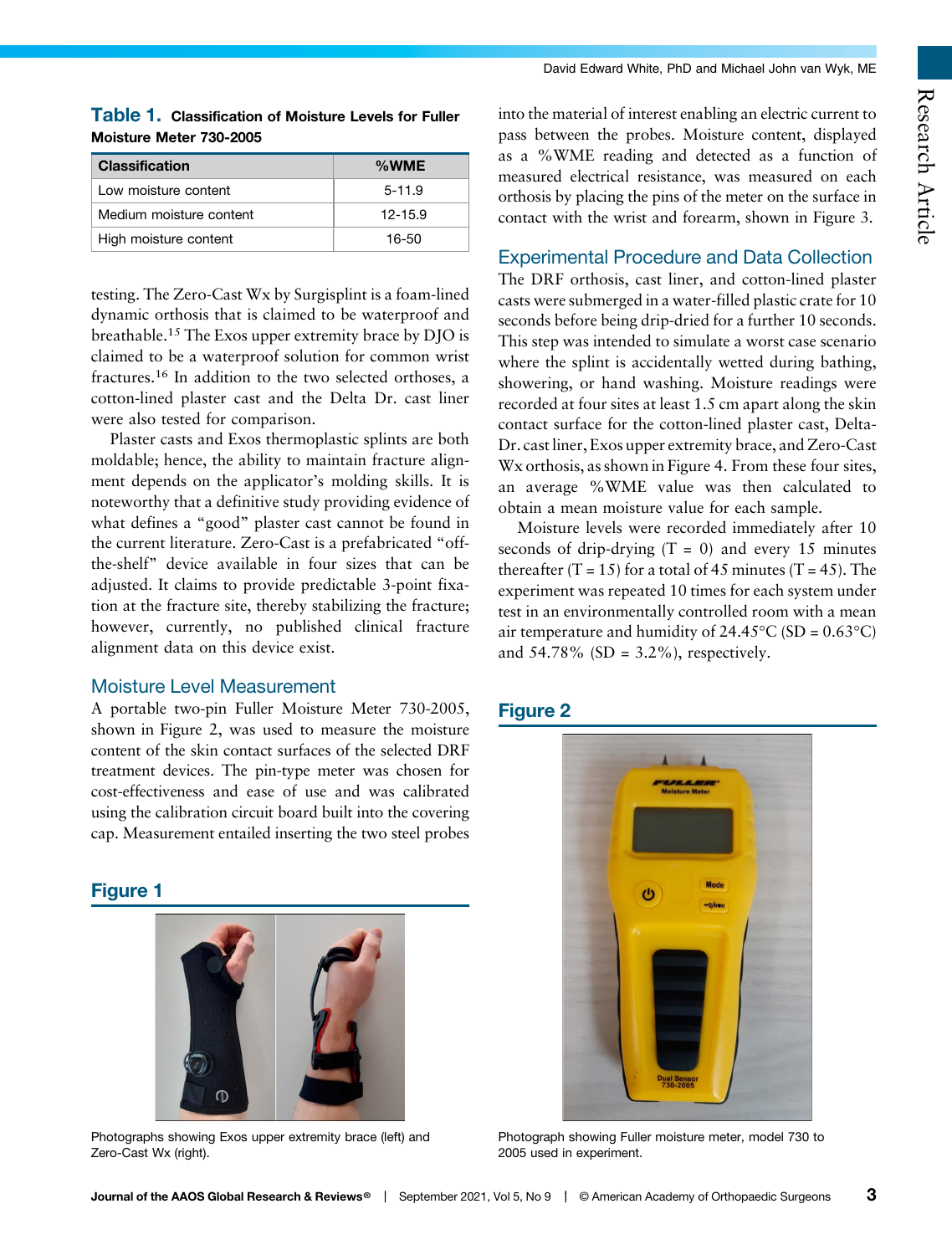### Figure 3



Demonstration of moisture readings being taken on the Exos upper extremity brace (left) and Zero-Cast Wx (right).

#### **Results**

The composite time series plot shown in Figure 5 presents the %WME results for all four samples tested. For each measurement time instance  $(T = 0, T = 15, T = 30,$ and  $T = 45$ ), box and whisker plots the distribution of all %WME measurements recorded across 10 repeated experiments. Each colored line plots the mean %WME value for each orthosis or DRF cast system at each time instance. The bar chart in Figure 6 shows the overall change in mean %WME for each orthosis over the 45 minute period and provides an indication of their relative drying rates.

Initial post water immersion moisture content levels varied between all samples with the cotton-lined plaster cast and Delta Dr. cast liner displaying the highest absorption, 47.76% and 24.77 %WME, respectively, compared with Exos upper extremity brace, and Zero-Cast Wx orthosis, at 16.67% and 14.19 %WME, respectively. Forty-five minutes after immersion, the mean

%WME value of the cotton-lined plaster cast was relatively unchanged at 46.87%, whereas both Delta Dr. cast liner and Exos upper extremity brace had reduced to 19% and 13.46 %WME, respectively. In comparison, the moisture content of the Zero-Cast Wx orthosis consistently reduced to 0 %WME after 45 minutes in all tests.

The cotton-lined plaster had the highest initial moisture content (at  $T = 0$ ) with a mean %WME of 47.76% and demonstrated the slowest drying rate and lowest mean reduction in moisture content ( $\Delta = 0.89\%$  WME) over the 45-minute drying period. The Delta-Dr. cast liner had the second highest initial mean moisture content with a value of 24.77 %WME (at  $T = 0$ ) and a slightly higher reduction in mean moisture ( $\Delta = 5.75\%$ ) over the same drying period.

#### **Discussion**

Wrist fractures affect both young and old. A treatment that involves prolonged splintage may cause a notable

### Figure 4



Photographs showing locations of averaged moisture measurements for each orthosis—from top left to bottom right: cotton-lined plaster, Zero-Cast Wx, Delta-Dry, and Exos.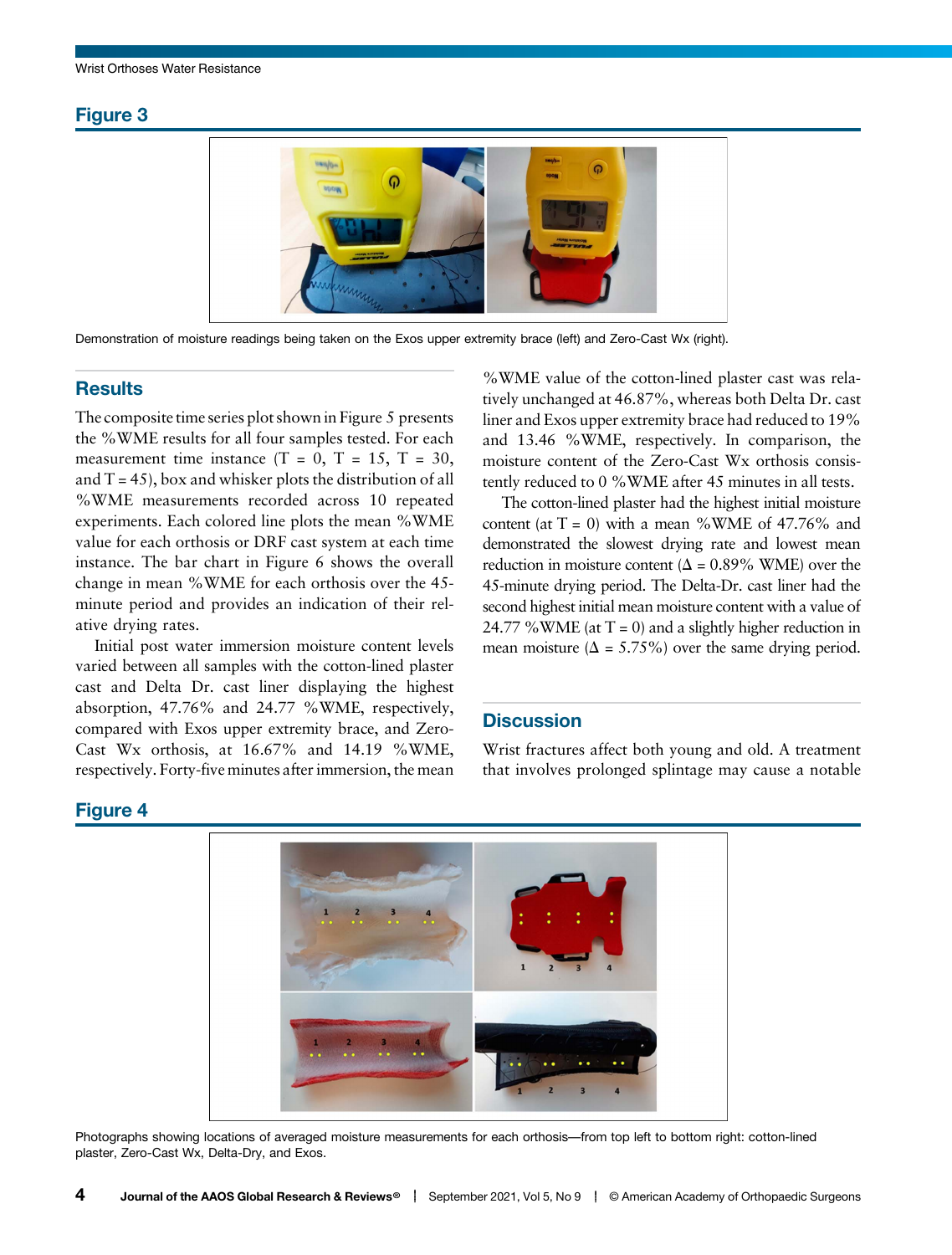



Composite time series plot showing moisture levels of selected DRF orthoses after water immersion.

burden to patients and adversely affect their daily-living activities. In addition, water avoidance over the typical treatment period (6 week) affects both personal hygiene and leisure activity participation.

Both brace-type orthoses performed better in lower initial water absorption; however, the drying performances between them were very different. The Exos upper extremity brace had an initial mean moisture content of 16.67 %WME (at  $T = 0$ ) but lost little moisture over the total drying time ( $\Delta$  = 3.2 %WME). The Zero-Cast system was found to absorb the least amount of moisture, with a mean value of 14.19 %WME at time  $T = 0$ , and showed the fastest drying rate, being the only sample to completely dry in the 45-minute period. It was also observed that both cotton-lined plaster cast and Delta-Dr. system remained in the high moisture content range throughout the experiment, whereas Exos and

Figure 6



Bar chart showing final changes in the mean % wood moisture equivalent for each orthosis.

Zero-Cast fell into the medium and low moisture ranges, respectively. The mean change in %WME over the 45-minute drying period is illustrated in Figure 6.

A waterproof cast is a desirable feature in DRF treatment. The range of treatments reviewed in this study showed notable differences in water-resistant properties. Water-resistant cast liners such as Delta Dr. have shown to score better in patient satisfaction.<sup>6</sup> However, our investigation has shown that the two newer devices (Exos and Zero-Cast) demonstrate superior water-resistant properties over Delta Dry. Lower water retention and faster drying will provide patients with increased satisfaction when engaged in water-related activities. Faster drying will also decrease the risk of skin complications associated with wetting. Our study has shown that the Zero-Cast Wx system absorbed the least amount of water and exhibited the fastest drying rate compared with the Exos